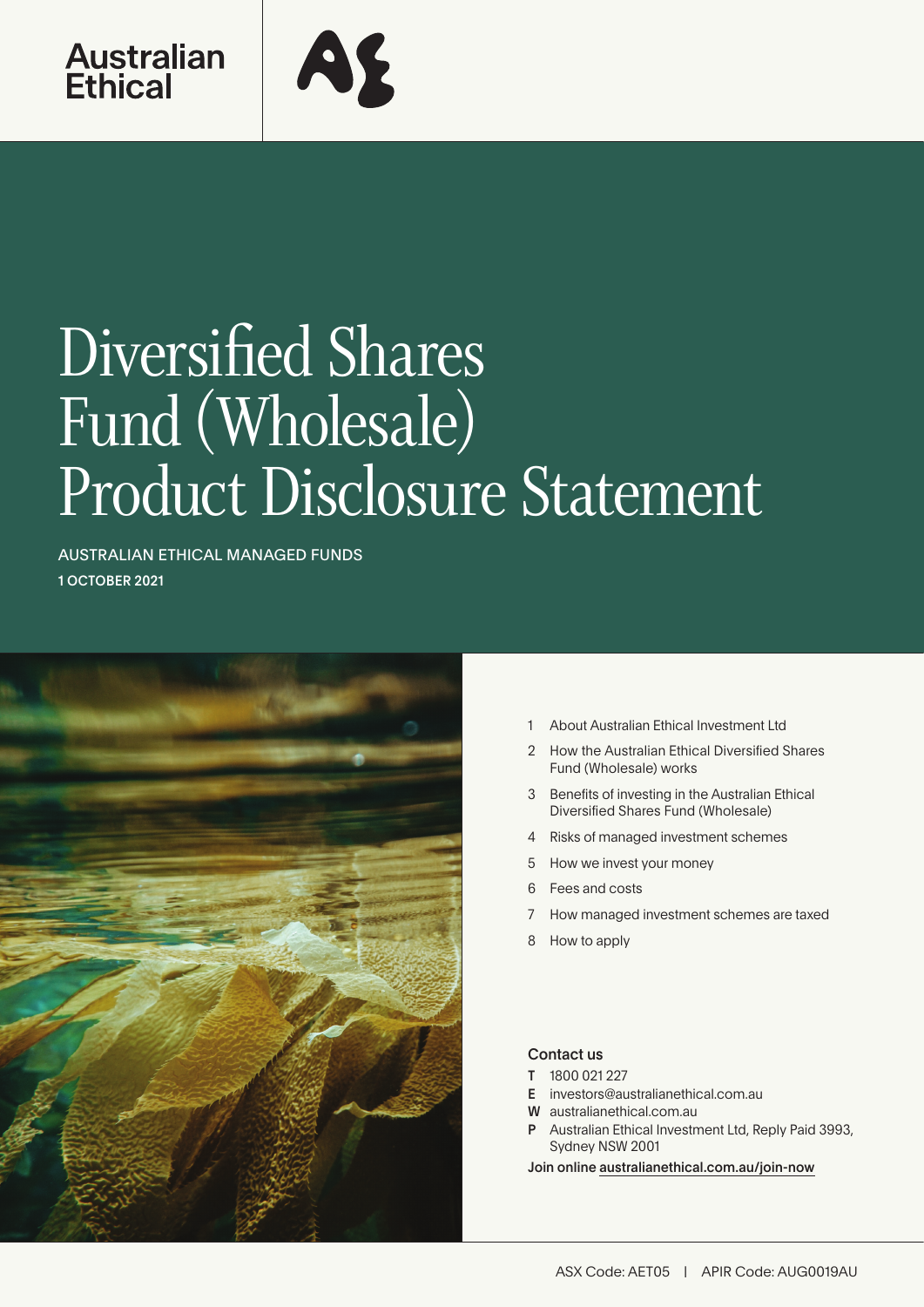#### <span id="page-1-0"></span>Important...

This Product Disclosure Statement (PDS) is issued by Australian Ethical Investment Ltd (ABN 47 003 188 930, AFSL 229949), the Responsible Entity of the Australian Ethical Diversified Shares Fund (Wholesale) (ARSN 089 919 166).

The information in this PDS is up-to-date at the time of preparation. However, information in this PDS is subject to change from time to time. A copy of this PDS and updated information (if not materially adverse) can be obtained, free of charge, by going to australianethical.com.au/ managedfunds/pds, or by calling us on 1800 021 227.

The offer made in this PDS is made only to persons receiving this PDS in Australia or New Zealand (electronically or otherwise).

#### Retail investors

If you are a retail investor you should read the Australian Ethical Diversified Shares Fund PDS available from our website at australianethical.com.au/managed-funds/pds/

This PDS is a summary of the significant information you need to make a decision. It includes references to important information that forms part of the PDS and is included in the Managed Funds Additional Information Booklet. The Managed Funds Additional Information Booklet can be found on our website australianethical.com. au/managed-funds/pds/ or by contacting us on 1800 021 227.

You should consider this other important information before making your decision. The information provided in the PDS is general information only and does not take account of your personal financial situation or needs. You should obtain financial advice tailored to your personal circumstances.

### 1 About Australian Ethical Investment Ltd

Australian Ethical Investment Ltd (Australian Ethical) is a publicly listed funds management company, which has a long history of actively seeking out investments that are positive for society and the environment and avoiding investments in harmful activities. Since pioneering ethical investment in Australia in 1986, Australian Ethical has grown to manage investments and superannuation on behalf of over 60,000 investors.

#### Ethical investment is our only business

Australian Ethical believes the more money doing good for the planet, the better. Since 1986, Australian Ethical has been influenced by the 23 principles of the Australian Ethical Charter to invest in ethical and responsible initiatives that can have a positive impact on the planet, while achieving competitive long-term returns. Australian Ethical avoids investments in corporations that operate in harmful industries such as coal, oil, weapons, tobacco, gambling or are involved in human rights abuses. The Charter not only drives Australian Ethical's investment choices, but underpins every aspect of our business practices.

Investments are across a broad spectrum of sectors ranging from new environmental and energy technologies to education, health and financial services. Further information on our ethical investment style, including thresholds for our exclusions is available at australianethical.com.au/ethical-criteria.

Australian Ethical strives to be a leader among ethical and responsible funds. Australian Ethical is a signatory to the United Nations' Principles for Responsible Investment, and Australian Ethical's funds have achieved certification by the Responsible Investment Association of Australasia (RIAA)<sup>1</sup>.

Australian Ethical is one of the founding B Corporations in Australia and in 2014 the first company listed on the ASX to receive B Corporation certification.

Each year since then, Australian Ethical has been included on the B Corporation 'Best for the World Honorees' which lists the top 10% of all certified B Corporations globally.

Australian Ethical believe it's important for businesses to play a leadership role in making the world a better place, not just to make profit. That's why Australian Ethical sets aside 10% of its after-tax profits (before bonus expense) every year to put back into the community via Australian Ethical's community grants program, through Australian Ethical's registered charity, the Australian Ethical Foundation Limited (ABN 14 607 166 503). This initiative provides financial support to not-for-profit and social impact organisations that contribute to humanitarian, environmental and animal welfare efforts in Australia and overseas.

### 2 How the Australian Ethical Diversified Shares Fund (Wholesale) works

You should read... the important information about how the Australian Ethical Diversified Shares Fund (Wholesale) works before making a decision. Go to Section 2 of the Additional Information Booklet. The material relating to how the Fund works may change between the time when you read this PDS and the day when you acquire the product.

When you invest your money in a managed fund like the Australian Ethical Diversified Shares Fund (Wholesale) (the Fund), your money is pooled together with other investors' money. A team of investment professionals invest and manage this money on behalf of all investors in the Fund in a range of assets.

The Fund is divided into units and these units are used to identify and value each investor's investment in the Fund. The amount you invest is used to buy units in the Fund. The number of units allocated to you depends on the amount you invest and the value of a unit on that day. The number of units you hold will increase if you make additional investments or reinvest your distributions. If you make a withdrawal, units will be redeemed and the number of units you hold will decrease.

#### Investor classification

Under the Fund's constitution, we are able to issue different classes of units. At our discretion we will provide wholesale and larger investors with a different class of units provided specified conditions are met.

To be classified as a wholesale investor, a direct investor in the Australian Ethical Diversified Shares Fund must maintain a minimum of \$25,000 in the Diversified Shares Fund.

This PDS applies to the wholesale class of units. You should refer to the Australian Ethical Diversified Shares Fund PDS if you are a retail investor.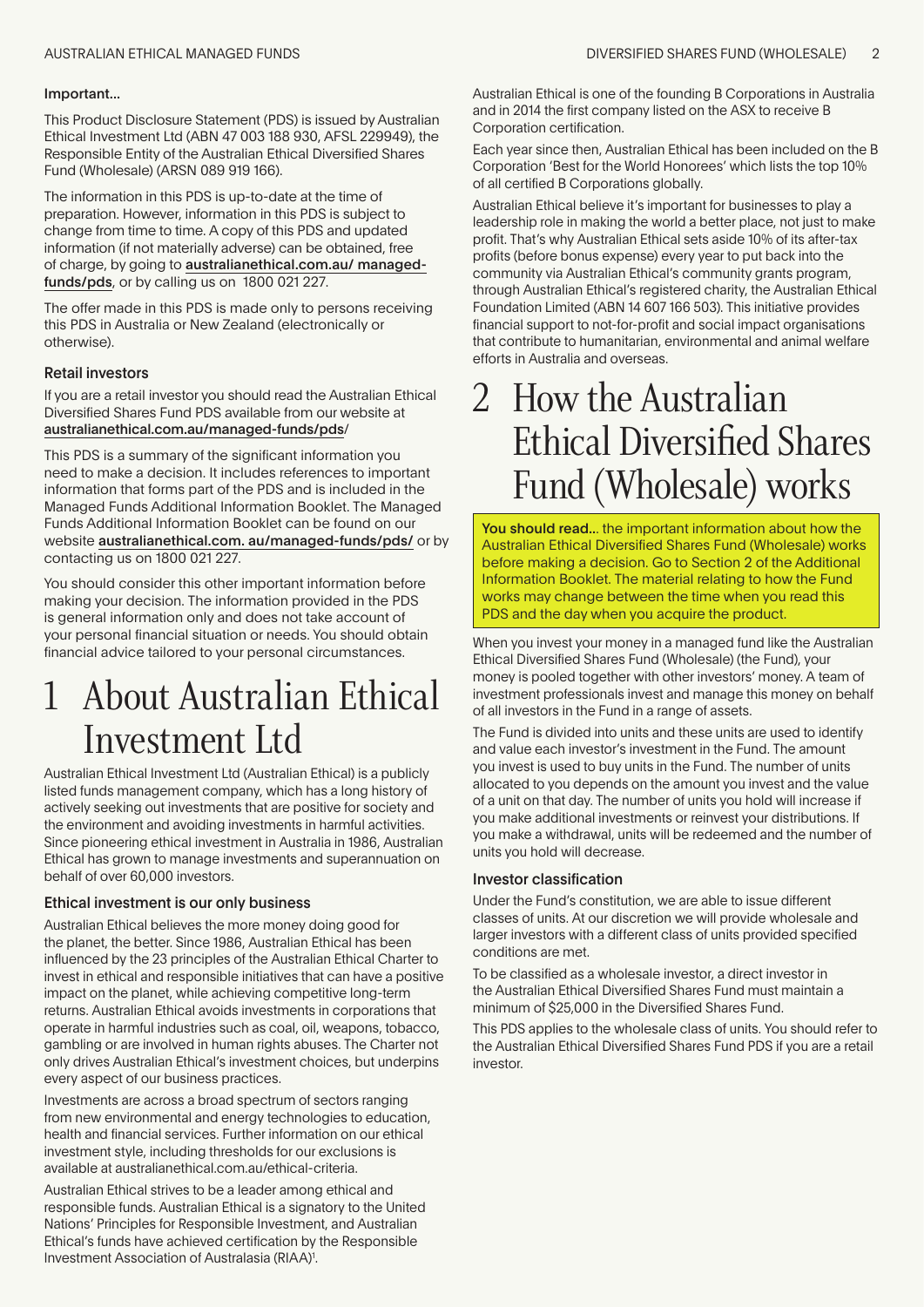#### <span id="page-2-0"></span>Calculating unit prices

The unit price is the dollar value of each unit. New unit prices are calculated every business day by dividing the net value of the assets of the Fund by the number of units issued. The value of units will change as the market value of the assets in the Fund increase or decrease in value.

A buy price is used when you purchase units and a sell price is used when you redeem units. The buy and sell prices differ to cover the transaction costs when you buy or sell units so that these costs are not passed onto other investors.

Daily unit prices are available at: australianethical.com.au/ managed-funds/unit-prices/

#### mFund settlement service

Australian Ethical is a member of the mFund Settlement Service (mFund) operated by the Australian Securities Exchange (ASX).

When and while the Fund is admitted as an mFund product under the ASX Operating Rules, investors can buy and sell units in the Fund. mFund uses CHESS, ASX's electronic settlement system to receive and process applications for and withdrawals of units in the Fund through ASX brokers (or financial advisers using a stockbroking service).

Through mFund, the minimum initial investment in the Fund is \$25,000. Additional investments must be a minimum of \$1,000. The Fund also offers a Regular Investment Plan.

Further information about mFund can be found at: australianethical.com.au/managed-funds/mfunds/

#### Making investments and withdrawals

The minimum investment and withdrawal amounts are noted in the table below. You can increase your investment by starting a Regular Investor Plan or by making additional investments at any time.

Minimum investment and withdrawal amounts\*

|                                                           | <b>Direct</b><br>Investors | mFund<br>Investors |
|-----------------------------------------------------------|----------------------------|--------------------|
| Starting Investment and<br>minimum balance                | \$25,000                   | \$25,000           |
| Additional investments                                    | <sup>S1</sup>              | \$1,000            |
| Monthly Regular Investor Plan<br>Investments <sup>^</sup> | \$100                      | \$100              |

\* Australian Ethical may accept lesser amounts at its discretion.

^ Deducted from your personal bank account.

Withdrawals can be made at any time by completing the Withdrawal Form available on our website or by making a withdrawal request through mFund with your licensed broker. There is no minimum withdrawal amount.

In most situations we will make payment to your nominated Australian bank account within seven business days of receiving a payment request.

There may be some circumstances when withdrawals may take longer, such as in July and January when the distributions are calculated, if there is a freeze on withdrawals, or where the Fund is illiquid.

#### Processing your transactions

The close of business unit price will be used for applications or withdrawal requests received before 3pm (Sydney time) on a business day. Applications or withdrawals received after 3pm (or on a day other than a business day) are processed using the close of business price for the following business day.

Applications and withdrawals received via a platform or mFund may have a different processing cut-off time applied. You should contact your financial adviser or broker to determine if a different cut-off time may apply for applications or withdrawals.

#### Income distributions

Payments of net income earned by the Fund are distributed to you every six-months, typically in July and January. Australian Ethical as the Responsible entity has discretion whether to declare a half yearly distribution. The distributable income may include interest, dividends, foreign income, realised net capital gains and other income. The amount of income you receive will be proportionate to the number of units you hold relative to the number of units on issue at the end of the distribution period. The amount will vary from year-to-year and on occasion, no distribution may be made. Income can be reinvested or paid to your nominated Australian bank account. If no selection is made or we are unable to pay it to you for any reason, your income will be automatically reinvested and additional units in the fund purchased in your name.

### Benefits of investing in the Australian Ethical Diversified Shares Fund (Wholesale)

You should read... the important information about the benefits of investing in the Australian Ethical Diversified Shares Fund (Wholesale) before making a decision. Go to Section 3 of the Additional Information Booklet. The material relating to the benefits of the Fund may change between the time when you read this PDS and the day when you acquire the product.

#### Significant features

#### Investment Strategy

Australian Ethical offers investors the opportunity to invest in a diversified share portfolio of Australian and international companies on the basis of their social, environmental and financial credentials. Generally, all Australian investments will have a market capitalisation greater than the 200th ranked stock listed on the ASX or has a market capitalisation greater than \$1bn. The Fund has a low level of turnover and aims to be fully invested at all times.

#### Our unique investment process

Australian Ethical believes in the transformative power of money to achieve both positive social and environmental outcomes. The Australian Ethical Charter, influences our ethical investment decisions - what we seek to invest in and what we look to avoid and also guides our corporate activities beyond our funds.

However, a decision based on ethics alone is not enough. To benefit our investors, an investment is only made if it meets the investment criteria for portfolio inclusion with the expectation that all underlying portfolios will generate competitive investment returns over the long term.

Australian Ethical's Investment and Ethics research teams work together to provide our investors with an ethical portfolio that aims to generate competitive returns over the long term. Many investment funds invest in industries or companies that harm people, planet or animals such as investments in old growth forest logging, weapons, tobacco, gambling and unsustainable mining. Avoiding these areas, we seek investments in emerging growth sectors such as (but not limited to) renewable energy, technology, efficient transport, recycling and health. Investments are across a broad spectrum of sectors ranging from new environmental and energy technologies to education, health and financial services.

Further information on our ethical investment style is available at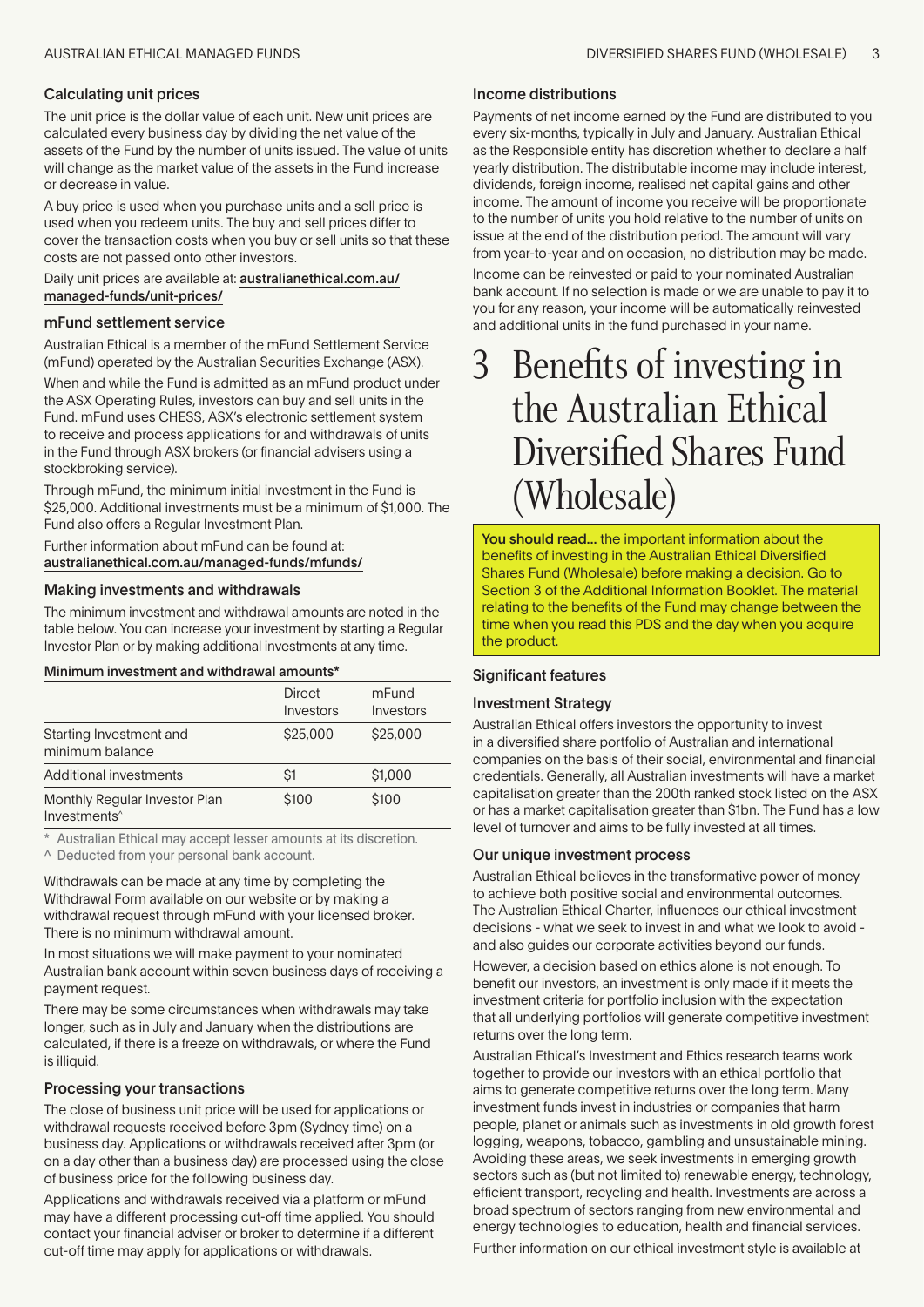#### australianethical.com.au/ethical-approach

#### Certified Responsible Investment

Australian Ethical's Managed Funds have been certified by RIAA according to the strict disclosure practices required under the Responsible Investment Certification Program.

The Symbol also signifies that Australian Ethical Super adheres to RIAA's RI Certification Symbol signifies that a product or service offers an investment style that takes into account environmental, social, governance or ethical considerations. The Symbol also signifies that Australian Ethical Managed Funds adheres to the strict operational and disclosure practices required under the Responsible Investment Certification Program for the category of Asset Manager. The Certification Symbol is a Registered Trade Mark of the Responsible Investment Association Australasia (RIAA). Detailed information about RIAA, the Symbol and Australian Ethical Managed Funds methodology and performance can be found at www.responsiblereturns.com.au, together with details about other responsible investment products certified by RIAA<sup>1</sup>.



1 The Responsible Investment Certification Program does not constitute financial product advice. Neither the Certification Symbol nor RIAA recommends to any person that any financial product is a suitable investment or that returns are guaranteed. Appropriate professional advice should be sought prior to making an investment decision. RIAA does not hold an Australian Financial Services Licence.

CERTIFIED BY RIAA

The Australian Ethical Charter<sup>1</sup> addresses environmental and social considerations. The Charter sets out the types of activities we seek to support, and the types of activities we seek to avoid.

#### The Fund shall seek out investments which provide for and support:

- a. the development of workers' participation in the ownership and control of their work organisations and places
- b. the production of high quality and properly presented products and services
- c. the development of locally based ventures
- d. the development of appropriate technological systems
- e. the amelioration of wasteful or polluting practices
- f. the development of sustainable land use and food production
- g. the preservation of endangered eco-systems
- h. activities which contribute to human happiness, dignity and education
- i. the dignity and well-being of non-human animals
- j. the efficient use of human waste
- k. the alleviation of poverty in all its forms
- l. the development and preservation of appropriate human buildings and landscapes.

#### The Fund shall avoid any investment which is considered to unnecessarily:

- i. pollute land, air or water
- ii. destroy or waste non-recurring resources
- iii. extract, create, produce, manufacture, or market materials, products, goods or services which have a harmful effect on humans, non-human animals or the environment
- iv. market, promote or advertise, products or services in a misleading or deceitful manner
- v. create markets by the promotion or advertising of unwanted products or services
- vi. acquire land or commodities primarily for the purpose of speculative gain
- vii. create, encourage or perpetuate militarism or engage in the manufacture of armaments
- viii. entice people into financial over- commitment
- ix. exploit people through the payment of low wages or the provision of poor working conditions
- x. discriminate by way of race, religion or sex in employment, marketing, or advertising practices
- xi. contribute to the inhibition of human rights generally.

1 © 1986: Australian Ethical Investment Ltd (ABN 47 003 188 930; AFSL 229949). Except as expressly permitted by the Copyright Act 1968 (Cth) no part of this Charter may be reproduced in any form or by any process without the written permission of Australian Ethical Investment Ltd.

#### Significant benefits

#### Management – ethical investment professionals

The Fund provides access to a professionally managed investment portfolio that takes account of ethical factors (including environmental and social impact plus corporate governance), so that you can invest knowing your money is involved in positive activities.

#### Governance – looking after your investment

The operations of the Fund, including the rights, responsibilities and duties of Australian Ethical and investors, are governed by its constitution and the *Corporations Act 2001*.

#### Communications – staying in touch with you

You can keep track of your investment in the following ways;

- via our website australianethical.com.au/managed-funds, which provides all the information that is material for our Managed Funds;
- through statements issued twice yearly; and
- by using our secure online account access system, InvestorServe.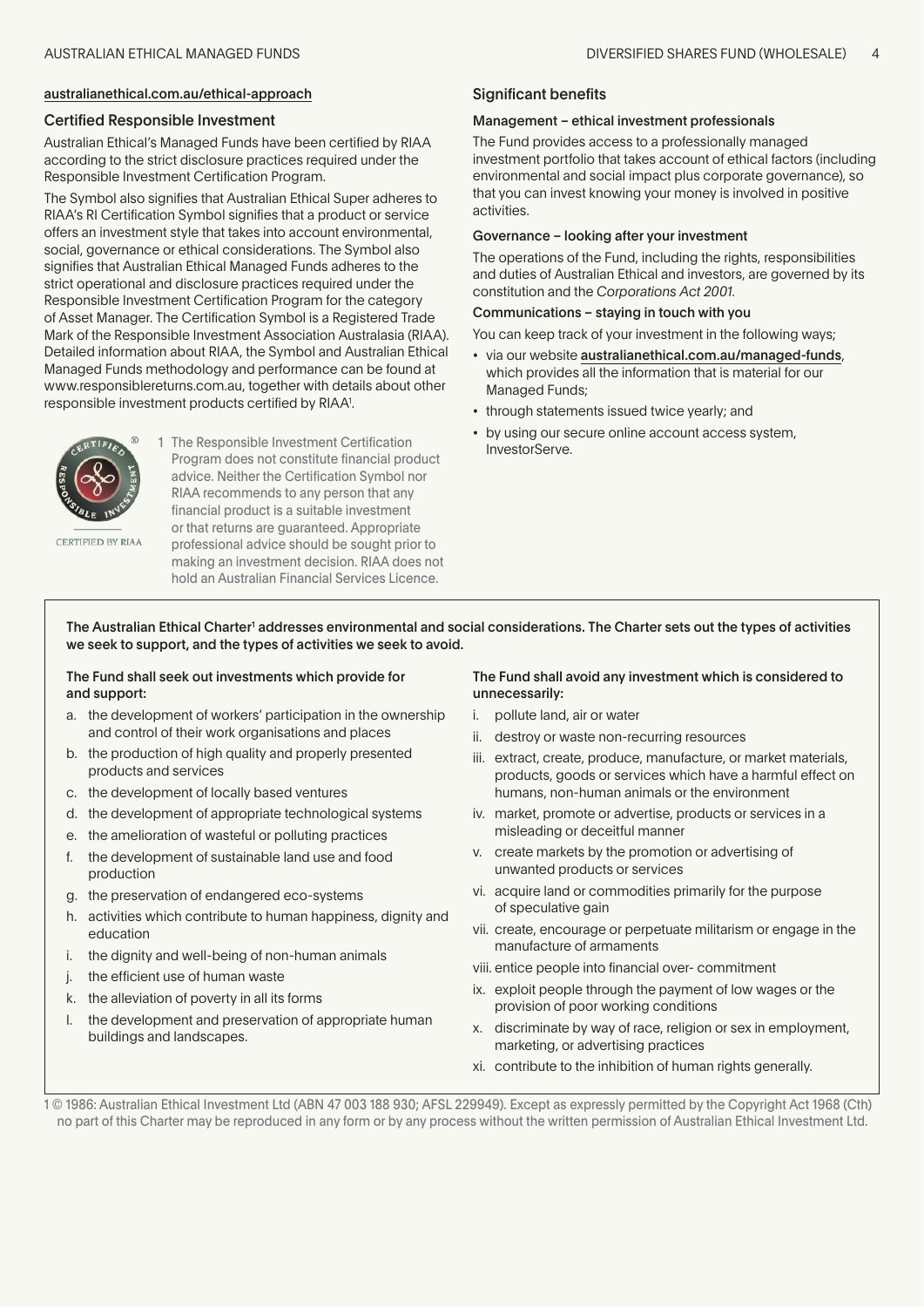### <span id="page-4-0"></span>4 Risks of managed investment schemes

You should read... the important information about the significant risks of managed investment schemes before making a decision. Go to Section 4 of the Additional Information Booklet. The material relating to the significant risks of managed investment schemes may change between the time when you read this PDS and the day when you acquire the product.

Investing in a managed fund carries risks, like any investment.

The level of risk and the returns will depend on the assets the Fund invests in. Assets with the highest long-term returns may also carry the highest level of short-term risk.

There are also some risks involved when investing through a managed fund that you may not face if you invested directly. These include the managed fund terminating, fees and expenses changing, the Responsible Entity being replaced, or a change in the investment professionals managing the fund. Additionally, a managed fund may give different results from investing directly because of the treatment of income or capital gains within the managed fund, and as a result of other investors investing in and exiting the fund.

The significant investment risks for the Australian Ethical Diversified Shares Fund (Wholesale) are:

Asset class risk: The risk associated with the type of assets the Fund invests in, which behave differently over time. Shares, for example, tend to provide higher returns over the long-term, but are more likely to fall in value over the short-term when compared to other asset classes.

Cash investments are less likely to fall in value over the shortterm, but tend to offer lower returns than shares over the long-term.

Specific security risk: The risk associated with individual investments. For example, the price of a particular share may fall in value or perform below expectations.

Liquidity risk: The risk that the Fund does not have enough 'cashlike' assets or is unable to sell assets (without significant losses) to meet withdrawal requests in a timely manner.

Market risk: The risk that changes in economic, technological and political conditions will affect the value of investment markets and therefore the Fund. Other factors such as a decline in market sentiment and unexpected events can also significantly affect markets.

Currency risk: This is the risk that changes in foreign currency exchange rates will impact the value of the international investments held in the Fund. The Fund is unhedged. As a result, the value of the Fund's international investments in Australian dollars will vary as exchange rates vary. At our discretion we may, in the future, hedge some or all of the currency exposure.

Derivatives risk: The value of a derivative is derived from the value of an underlying asset and can be highly volatile. Changes in the value of derivatives may occur due to a range of factors that include rises or falls in the value of the derivative in line with movements in the value of the underlying asset, potential liquidity of the derivative and counterparty credit risk.

When considering your investment in the Fund, it is important to understand that:

- the value of your investment will go up and down depending on the market prices of the assets held by the Fund;
- investment returns are not guaranteed and will vary;
- you may lose some or all of the money you invest;
- future investment returns may differ from past returns; and
- laws affecting your investment in the Fund may change in the future.

The appropriate level of risk for you will depend on a range of factors, including your age, investment timeframe, where other parts of your wealth are invested, and your tolerance to fluctuations in the value of your investment. If you are unsure about these areas, you should seek professional advice.

### 5 How we invest your money

You should read... the important information about how we invest your money before making a decision. Go to Section 5 of the Additional Information Booklet. The material relating to how we invest your money may change between the time when you read this PDS and the day when you acquire the product.

Warning It is important to consider the Fund's investment objective, risk level, likely investment return and your individual circumstances including your life stage, investment timeframe, and attitude to risk, when considering whether to invest.

### Australian Ethical Diversified Shares Fund (Wholesale)

| Investment return objective                 | To provide long-term growth through investment in listed companies on Australian and international stock<br>exchanges that meet the Australian Ethical Charter.                                                                                                                                                                                                                                                                                        |
|---------------------------------------------|--------------------------------------------------------------------------------------------------------------------------------------------------------------------------------------------------------------------------------------------------------------------------------------------------------------------------------------------------------------------------------------------------------------------------------------------------------|
| Investors that the Fund may suit            | Investors seeking capital growth through an exposure to shares in Australian and international<br>companies shares. The Fund is suited to investors with a longer timeframe and higher risk tolerance.                                                                                                                                                                                                                                                 |
| Recommended minimum<br>investment timeframe | 7 years                                                                                                                                                                                                                                                                                                                                                                                                                                                |
| Strategy                                    | The opportunity to invest in a diversified share portfolio of Australian and international companies on the<br>basis of their social, environmental and financial credentials. Generally, all Australian investments will have<br>a market capitalisation greater than the 200th ranked stock listed on the ASX or has a market capitalisation<br>greater than \$1bn. The Fund has a low level of turnover and aims to be fully invested at all times. |

|                                                              | Growth                                      |                      | Ranges     |
|--------------------------------------------------------------|---------------------------------------------|----------------------|------------|
| Mix of asset classes<br>Asset class<br>and strategic ranges* | Australian and New<br><b>Zealand Shares</b> | International Shares | Cash       |
| Ranges                                                       | $60 - 80%$                                  | $20 - 30\%$          | $0 - 10\%$ |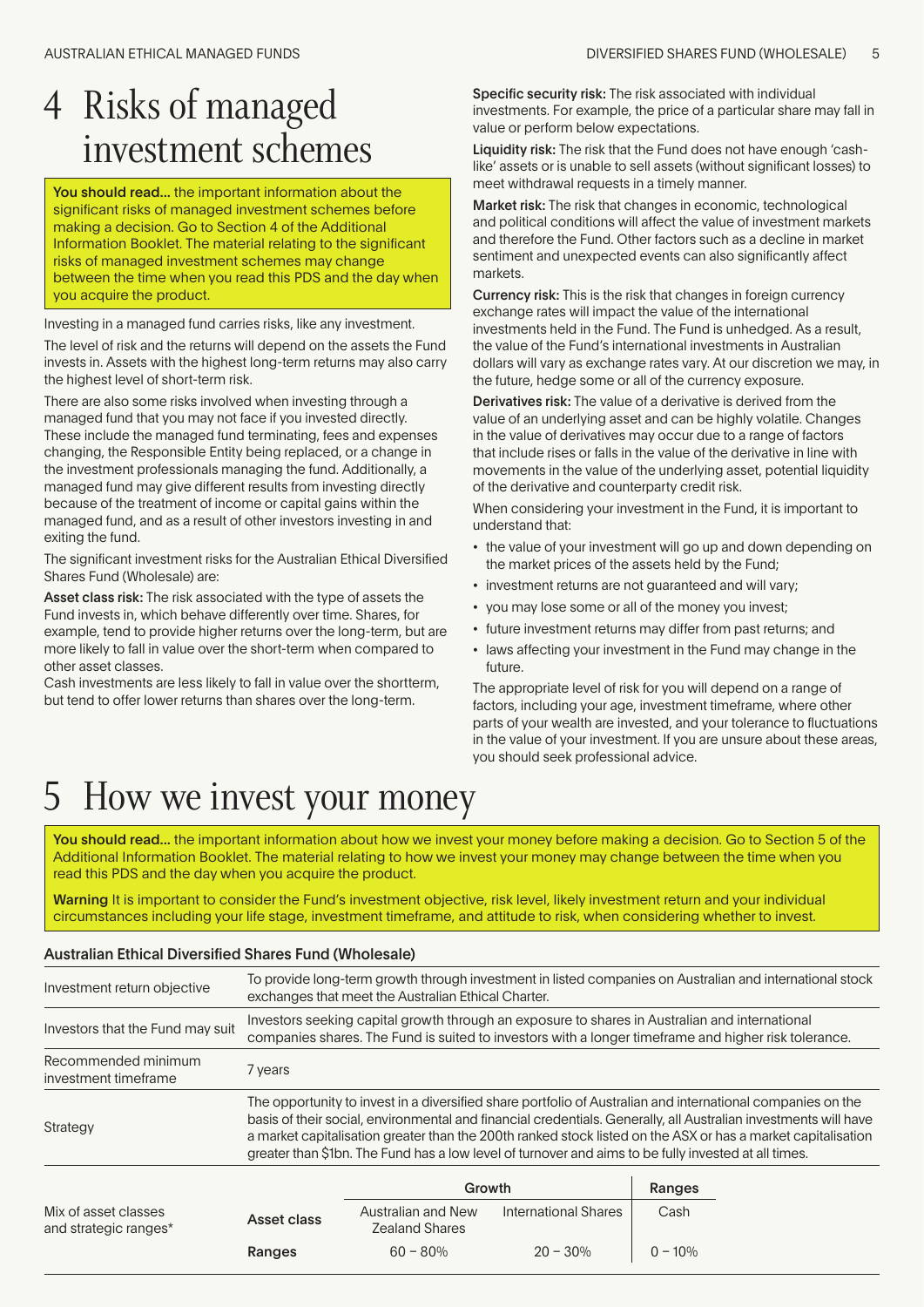#### <span id="page-5-0"></span>Australian Ethical Diversified Shares Fund (Wholesale)

| Risk level                               | <b>High</b>                                                                                                                                                                                                                                                               |
|------------------------------------------|---------------------------------------------------------------------------------------------------------------------------------------------------------------------------------------------------------------------------------------------------------------------------|
| Performance and portfolio<br>information | We may make changes to the Fund from time to time, including changes to the types of investments. We<br>will notify investors of any significant changes. You can also keep up-to-date with the Fund's unit price,<br>performance and portfolio holdings via our website. |

These are indicative asset allocation ranges for the Fund. If market movements, investments into or withdrawals from the Fund, or changes in the nature of an investment cause the Fund to move outside these indicative ranges, this will be addressed by us as soon as reasonably practicable.

### Fees and costs

You should read... You should read the important information about the fees and costs before making a decision. Go to Section 6 of the Additional Information Booklet. The material relating to the fees and costs may change between the time when you read this PDS and the day when you acquire the product.

Changes to fees and maximum allowable fees All fees can change. Reasons might include changing economic conditions or changes in regulation. If we were to increase the fees, we would always give you at least 30 days' notice of any proposed increase.

Please note National Australia Bank Limited ABN 12 004 044 937 ("NAB") has been appointed as the Custodian for the Fund. NAB's role as Custodian is limited to holding the assets of the Fund.

Warning Additional fees may be payable directly to your ASX broker (or your financial adviser who uses a stockbroking service on your behalf) for accessing the Fund through mFund. You should consider the financial services guide provided by your ASX broker (or adviser) and the Statement of Advice provided by your adviser.

Different fees and costs may apply if you are a retail investor. You should read the Australian Ethical Diversified Shares Fund PDS for further information.

#### Did you know?

Small differences in both investment performance and fees and costs can have a substantial impact on your long-term returns. For example, total annual fees and costs of 2% of your account balance rather than 1% could reduce your final return by up to 20% over a 30-year period (for example, reduce it from \$100,000 to \$80,000).

You should consider whether features such as superior investment performance or the provision of better member services justify higher fees and costs.

You may be able to negotiate to pay lower contribution fees and management costs where applicable. Ask the fund or your financial adviser.

#### To find out more

If you would like to find out more, or see the impact of the fees based on your own circumstances, the Australian Securities and Investments Commission (ASIC) website (moneysmart.gov.au) has a managed funds fee calculator to help you check out different fee options.

This section provides information on the fees and other costs that you may be charged for investing in the Fund. These fees and costs may be deducted from your investment, from the returns on your investment, or from the assets of the Fund as a whole.

Taxes are set out in section 7 of this document.

You should read all the information about fees and costs because it is important to understand their impact on your investment. You can also use this information to compare this product with other managed funds.

If you consult a financial adviser, additional fees may be payable to the adviser. You should refer to the adviser's Statement of Advice for details.

| Type of fee or cost                                                       | Amount | How and when paid                    |
|---------------------------------------------------------------------------|--------|--------------------------------------|
| Establishment fee<br>The fee to open your investment                      | Nil    |                                      |
| Contribution fee<br>The fee on each amount contributed to your investment | Nil    |                                      |
| Withdrawal fee<br>The fee on each amount you take out of your investment  | Nil    |                                      |
| Exit fee                                                                  | Nil    |                                      |
| <b>Management costs</b>                                                   |        |                                      |
|                                                                           |        | Management costs are calculated as a |

The fees and costs for managing your investment Management Costs<sup>\*@</sup><br>Co<sup>rol</sup> 2005 of the same costs for managing your investment 0.95% per year percentage of the daily net asset value of the Fund and form part of the daily unit pricing calculations.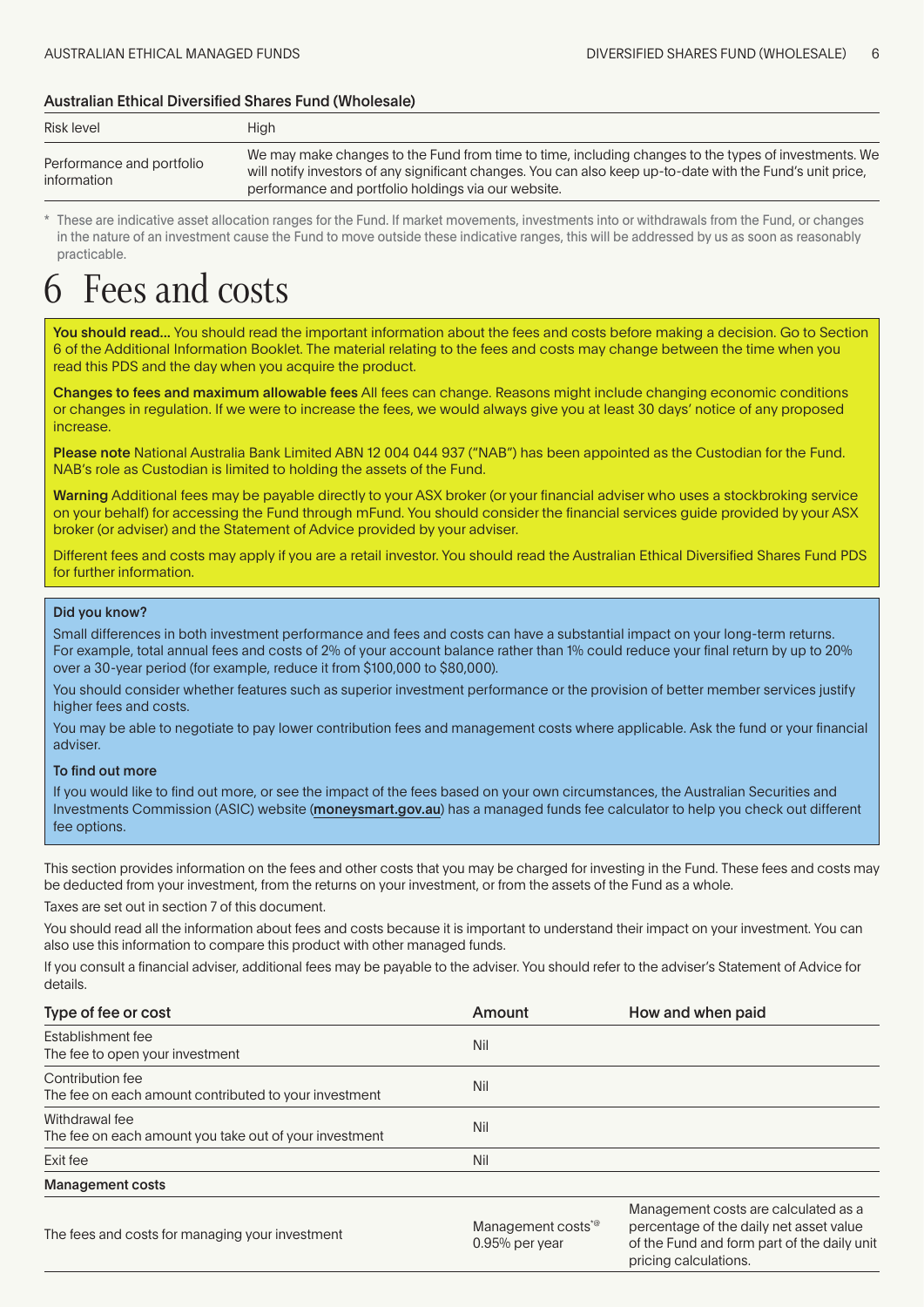<span id="page-6-0"></span>

| Type of fee or cost                                      | Amount | How and when paid |
|----------------------------------------------------------|--------|-------------------|
| Management costs                                         |        |                   |
| Service Fees~                                            |        |                   |
| Switching fee<br>The fee for changing investment options | Nil    |                   |

\* The buy-sell spread for the Australian Ethical Diversified Shares Fund (Wholesale) is 0.05% as at 1 October 2021. This amount is subject to change without notice. All updates will be published on the fee information page: [australianethical.com.au/managed-funds/fees/](http://australianethical.com.au/managed-funds/fees/)

@ The indirect costs are calculated at 30 June each year based on the previous 12 months. These may change from year to year. Indirect costs, which amount to 0.00% are included in the Management Cost. All updates will be published on the fee information page: [australianethical.com.au/managed-funds/fees/](http://australianethical.com.au/managed-funds/fees/)

~ Please refer to the additional information booklet for more information about adviser service fees.

#### Example of annual fees and costs for the Australian Ethical Diversified Shares Fund (Wholesale)

Management costs are included in the unit price for the Fund and are inclusive of GST. The management costs shown in the table are calculated on the

The table below gives an example of how the fees and costs in the Fund can affect your investment over a one year period.

initial balance of \$50,000.

You should use this table to compare this product with other managed investment products.

The example does not show the impact of taxation, which will vary for each investor depending on their personal circumstances.

#### Example - Diversified Shares Fund (Wholesale) Balance of \$50,000 with a contribution of \$5,000 during year

| Contribution fees                      | Nil              | For every additional \$5,000 you put in, you will be charged \$0                                                                                                                                                                                                                                         |
|----------------------------------------|------------------|----------------------------------------------------------------------------------------------------------------------------------------------------------------------------------------------------------------------------------------------------------------------------------------------------------|
| <b>PLUS</b><br><b>Management Costs</b> | $0.95%$ per year | And for every \$50,000 you have in the Fund you will be charged \$475* each year.                                                                                                                                                                                                                        |
| Performance Fee                        | Nil              | If you had an investment of \$50,000, you would be charged a performance fee of<br>approximately \$0 (based on the previous financial year (2020-2021)). <sup>+</sup>                                                                                                                                    |
| <b>EQUALS</b><br>Cost of Fund          |                  | If you had an investment of \$50,000 at the beginning of the year and you put in<br>an additional \$5,000 during that year, you would be charged fees of: \$475.* What<br>it costs you will depend on the managed fund you choose and the fees you<br>negotiate with the Fund or your financial adviser. |

The example assumes management costs are calculated on a balance of \$50,000 with the \$5,000 contribution occurring at the end of the first year. Amounts are rounded to the nearest dollar. Additional fees may apply. If you have agreed to pay your adviser a service fee, it will be deducted from your account balance. Percentages expressed to one or two decimal places may have been rounded. There is no establishment fee.

+ If you leave the managed investment scheme early, you will not be charged an exit fee.

### How managed investment schemes are taxed

You should read... the important information about how managed investment schemes are taxed before making a decision. Go to Section 7 of the Additional Information Booklet. The material relating to how managed investment schemes are taxed may change between the time when you read this PDS and the day when you acquire the product.

Warning Investing in a registered managed fund is likely to have tax consequences. As each investor's circumstances are different, we strongly recommend you seek professional tax advice before investing.

The following summary tax information is based on the tax laws that were current when this PDS was issued. Refer to the Australian Taxation Office (ATO) website [www.ato.gov.a](http://www.ato.gov.au)u for further details.

The information should not replace professional taxation advice and should not be relied on as a complete statement of the law.

Generally, managed funds do not pay tax on your behalf. You are assessed for tax on any income and capital gains attributed by the managed fund in which you invest, even if you reinvest that income.

At the end of each financial year, we will send you a consolidated statement of all income we have paid you and the tax components. A guide to help you transfer this information to your tax return is available at australianethical.com.au/tax-guide/

If you decide to sell or transfer units in the managed fund, you may also be liable for tax on the capital gains realised.

#### Quoting your tax file number

It is recommended that you provide your Tax File Number (TFN) when you invest in the Fund. If you do not provide us with your TFN (or claim an exemption from doing so), tax must be withheld from an Australian investor's distribution at the highest marginal tax rate plus any levies, such as the Medicare levy.